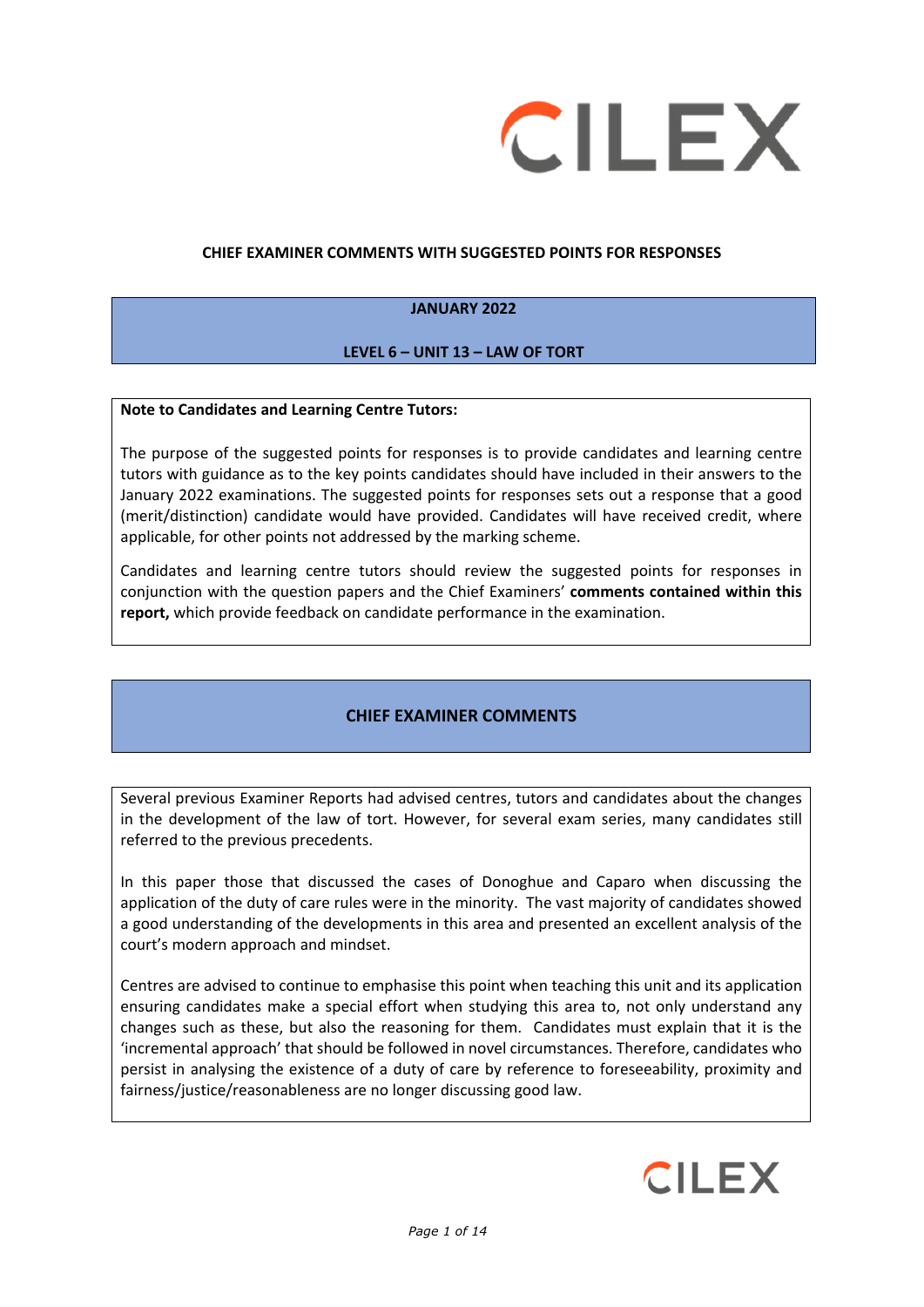Candidates should be advised that only information that can gain marks for legal knowledge, analysis or application should be provided to save the candidate time and effort in the exam. Many answers contained unnecessary introductions containing nothing worthy of credit in terms of answering the question and were, in fact, the candidate merely reciting text from the question or scenario or stating the purpose of their answer.

The same applies for conclusions that merely repeat information that has already been credited earlier in the answer. A better idea for conclusions is to save some information relating to the points that have been raised in order to conclude and directly answer the question whilst gaining points for 'fresh' facts/arguments, such as recommendations for any reforms.

Essay questions, particularly at Level 6, will ask for candidates to focus on a particular issue within an area of law, however, many candidates spent sometimes as much as the first half of their answer laying out information about a duty of care in general.

Candidates should be advised to make any such explanation of the topic at hand brief and focus should be concentrated on answering the specific focus of the question. In particular, at Level 6, examiners are not looking for a candidates' knowledge of basic rules of the duty of care but their increased ability to engage in debates surrounding these rules and laws.

Candidates are advised to understand the general elements, be able to discuss a minimum of 3-4 issues relating to an area of law and be ready to discuss those concerns, criticisms, reforms etc, whilst directly addressing the wording of the specific question posed on the day of the examination. Candidates should be prepared for varying topics from the specification to be combined.

When candidates use case law in essays, it is important that the reasoning for the inclusion of the case is included, for example, how does the case support the candidate answer or illustrate a question/point? Many candidatessimply inserted case names. Whilst this shows knowledge it does nothing to indicate understanding of the role of the case in meeting the requirements of the specific question that has been asked. Developing an answer to show why a particular case has been used is vital.

Candidates should be advised to read very carefully what is required of them whether in an essay or problem question. Issues arose relating to what information should be included in essay questions that were separated into (a) rules and (b) focused analysis. Candidates should be advised to be clear on what is required from each question and to allocate their time and knowledge accordingly.

In this session there were many entries that had information duplicated between (a) and (b), whereas, if both parts of the question had been looked at before beginning the answer, this information could have been separated accordingly and saved the candidate a lot of wasted time and effort. The information will only be expected from a candidate once and likewise, can only be credited the once.

There was a distinct lack of the use of IRAC for problem questions. This structured approach is strongly advised for candidates to be sure that they are covering all required elements to a scenario and applying those elements in full.

In scenario's where there is any 'grey areas', in which it is not clear whether an element has been established, it is perfectly acceptable to include in an answer the reasons as to why an element may be satisfied and then to raise alternative arguments to the contrary. In fact, this is advised for the

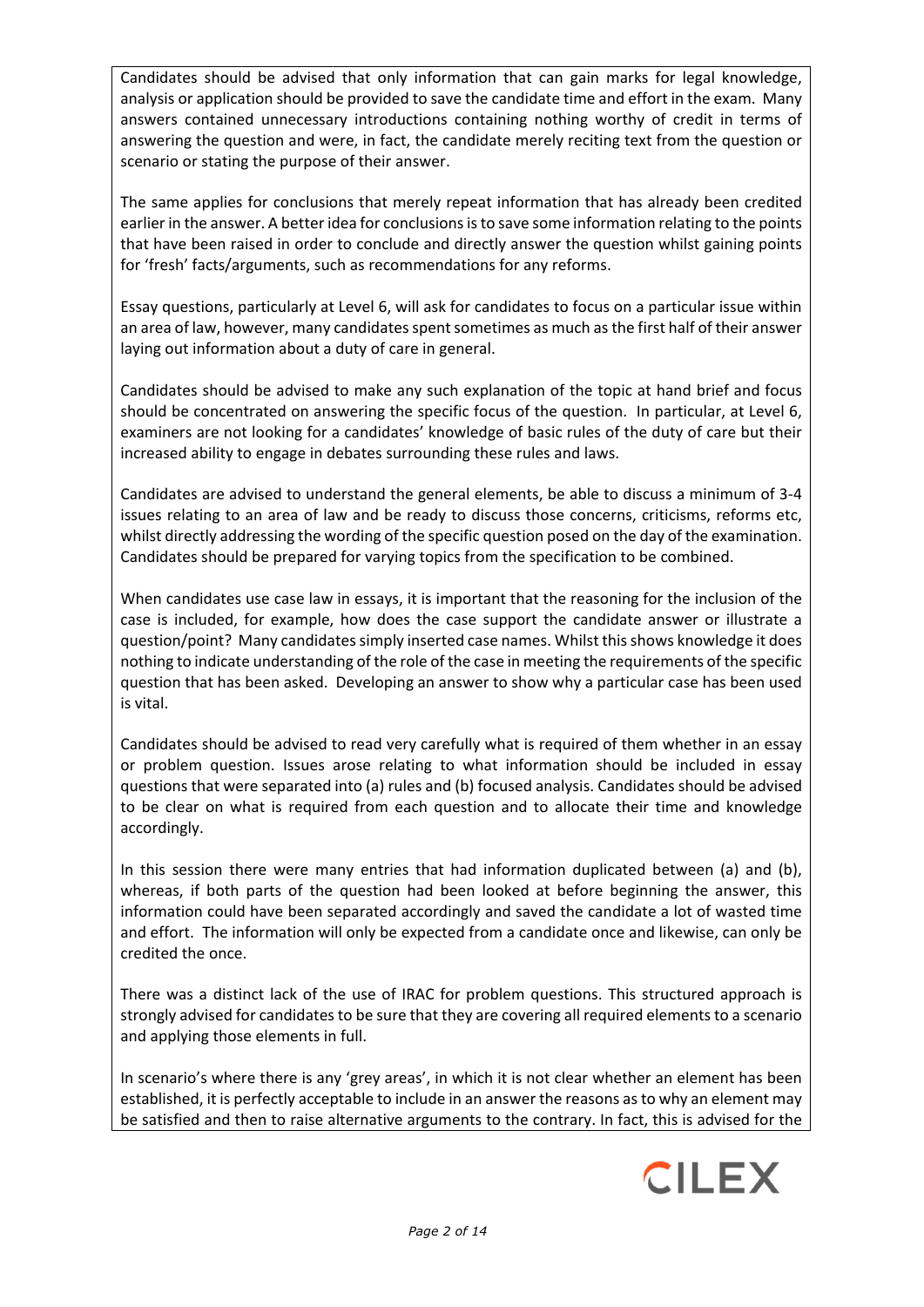candidate to show greater understanding of the application of the law in these types of cases, in which discretion is a necessity and to avoid an incorrect answer.

In every session there are incomplete entries and comments have often been made in Examiners' Reports advising candidates to take care when allocating time to each question. This year the number of incomplete entries was very low. An alternative to not attempting a question due to time restraints, is to outline or bullet-point the information as, this way, there is the opportunity to gain some credit for basic knowledge rather than missing out altogether.

Only a couple of entries attempted more questions than is required and so candidates are advised to take a few minutes before they begin to run through the exams instructions and to pre-read the questions before attempting them. This may feel time-consuming but will prevent many common errors and so, ultimately, is a key time-saver and point-gainer.

## **CANDIDATE PERFORMANCE FOR EACH QUESTION**

### **Section A**

## **Question 1 (Causation)**

An extremely common mistake made by candidates is that of simply reciting the rules and case law they know on a particular topic. Once identified, a topic is merely discussed in terms of the general rules that apply. A number of candidates were able to highlight incidents of the courts attempting to, for example, find a balance. However, only a few candidates were able to deliver the essay in such a way that when read, comes across as a discussion of courts approach and their reasonings. This would, obviously, entail including the rules and primary case law principles, however, simply stating this is simply not sufficient to gain more than a minimal number of marks. Knowledge and use of it in an essay must involve a discussion of the question asked, whilst using the rules and leading cases to help the reader better understand by seeing the law in action. This is the only way a candidate can gain marks for both legal knowledge *and* legal analysis.

This was the most popular of the essay questions and the majority of candidates had good knowledge of the rules of causation and the circumstances under which the chain of causation can be broken. This knowledge should be extended by further understanding the reasoning and mindset of the courts when the decisions in cases were delivered.

#### **Question 2 (**Private nuisance)

This was the second most popular essay question. As with the causation essay, there appeared to be no issues concerning candidates' knowledge of the rules governing this area of law. A vast number of cases were cited. However, the use of the rules, as stated above, were not developed sufficiently to directly answer the essay question and case law was not used to illustrate the law in action but, by many candidates, merely cited. This prevents a candidate being able to access over half the allocated marks for problem questions.

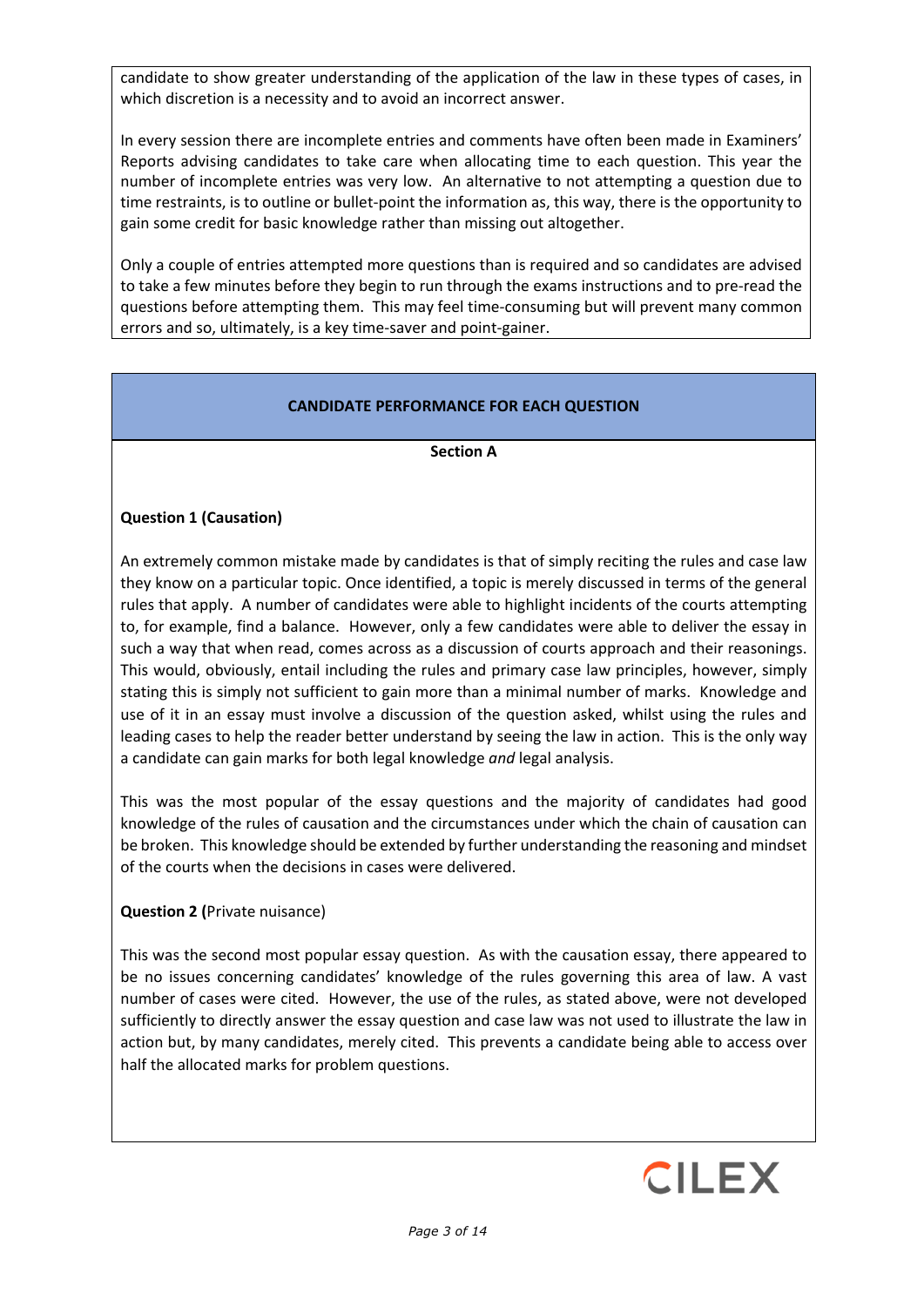## **Question 3** (Defamation)

This was the third most popular essay question. There were only a few candidates that mistakenly included information within part (a) that was more suited to part (b). Whenever candidates notice that a question is split, they should take a few extra moments during the planning of their answer. Many candidates knew of the provisions of the Defamation Act 2013. However, there was little focus in part (b) on how the changes may have impacted the protection of reputation in favour of the freedom of expression. When candidates are covering an area of law, they should be also taking notes about comments that are made relating to, for example, the reasoning behind a decision or a change in the law, the impact of the introduction of a law or a change in the law or use the rules and leading cases to explain how they are used to fulfil the role of a particular area of law. Therefore, for example, when studying recent changes to law such as those relating to defamation, bear in mind the various impacts these may have and be prepared to adjust your knowledge of this to directly address the question asked. Simply knowing an area factually well will not enable a candidate to gain all the available marks.

# **Question 4** (Trespass to land)

This was the least popular essay question. For the few candidates that did attempt this question, issues and advice are the same as those mentioned for the essay questions above.

### **Section B**

# **Question 1** (Defences)

(a) Ben and Carl

This was the most popular scenario question and the majority of candidates showed excellent knowledge of this defence and produced good applications of the defence to the facts of the scenario. Overall, this question was answered well.

(b) Donna and Aaron

This part of the problem question had the most incorrect answers. Many did not understand the impact of illegality on the facts of the question. If two parties are involved in a joint enterprise, the courts have ruled that it is impossible for them to assess (Pitts v Hunt).

For a defence of illegality to be successful, there must be no connection between the injuries or harm sustained and the illegal activity (e.g., Revill v Newbery) and the courts will look at how closely the injuries/harm and the illegal activities are (e.g., Cross v Kirkby).

The reliance principle in Tinsley v Milligan was overruled in Patel v Mirza in 2016 and a more flexible and balanced approach is now adopted by the courts. A claim will not fail if the court could, for example, simply put the parties in the position there were originally such as in Patel. Candidates should have balanced the facts that Donna had encouraged the illegal act of speeding and her injuries were directly connected to that illegality. The courts would have considered whether allowing her claim for damages for injuries sustained during the illegal activity would contradict public policy.

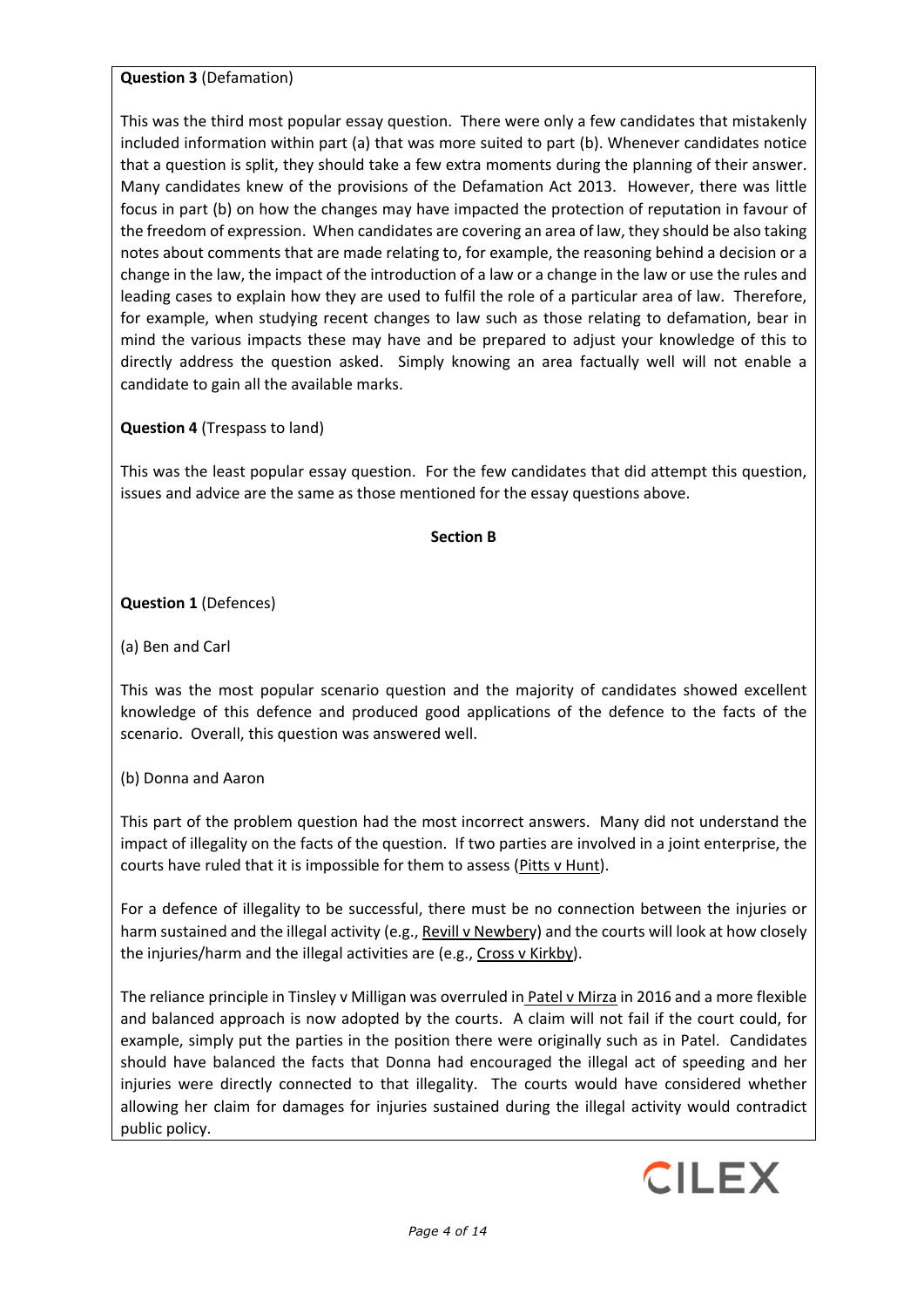Many candidates appeared to simply assume consent would be the obvious defence and some answers went to great length to apply this defence to the facts, exhibiting great knowledge of case law. However, this was incorrect as this defence is prevented as per s149 of the Road Traffic Act 1988.

It was rare for a candidate to apply contributory negligence to this part of the answer. This may be due to candidates assuming that because they had discussed this defence in part (a) it would not appear in part (b). This separation of information is only relevant when the various defences are expressly separated in the wording of the question. In this case, the facts of the cases between the difference claimants and defendants give rise to the possibility of all three defences being potentially applied. The safest option in these situations is to always consider all three defences for a defendant unless instructed otherwise.

On that note, candidates were advised not to discuss the issues relating to whether a duty of care was established. This means that candidates should directly begin to address the matter of defences. When a candidate is instructed not to debate the issue of a duty of care, this includes the standard of care, causation and breach. All of these factors should be considered to have already been debated and established and therefore the answer should only consider which defences may be applicable. No points are available if information is provided relating to those factors and most importantly valuable time is spent on this unnecessary information that should be spent on directly answering this or other questions. Take time when planning an answer to ensure you understand which information to include.

# **Question 2** (Trespass to the Person)

This was the second most popular problem question. Most candidates exhibited good knowledge of this area of law and many answers produced great application of the rules to the facts.

The part that most candidates appeared to find difficult was those facts relating to the trespass of goods. When covering this area of law, it is advisable to make sure you cannot only apply the obvious torts of assault and battery but of those torts involving a person's property. Overall, this question was answered well.

# **Question 3** (Occupiers' Liability)

This was the second most popular question. Candidates showed extensive knowledge of this area of law. The primary failing for this question involved the allocation of information between the various claimants. A few candidates failed to address all the claimants and a vast number of candidates wrongly predicted the outcomes. Answers were good in relation to visitors that were skilled workers and the status of visitors, however, there was a lack of discussion relating to the status of a child visitor when they have been lured from an area, they are permitted to be into an area that results in them trespassing. Before answering questions that involve multiple claimants such as this one, candidates should ensure they plan answers carefully.

## **Question 4** (Damages)

This was the least popular question but still answered by many candidates. However, the inclusion of the facts relating to the disclosure of the risk to the claimant was lacking in most answers. Of those that did address the issue of disclosure, the majority of those did not develop these answers

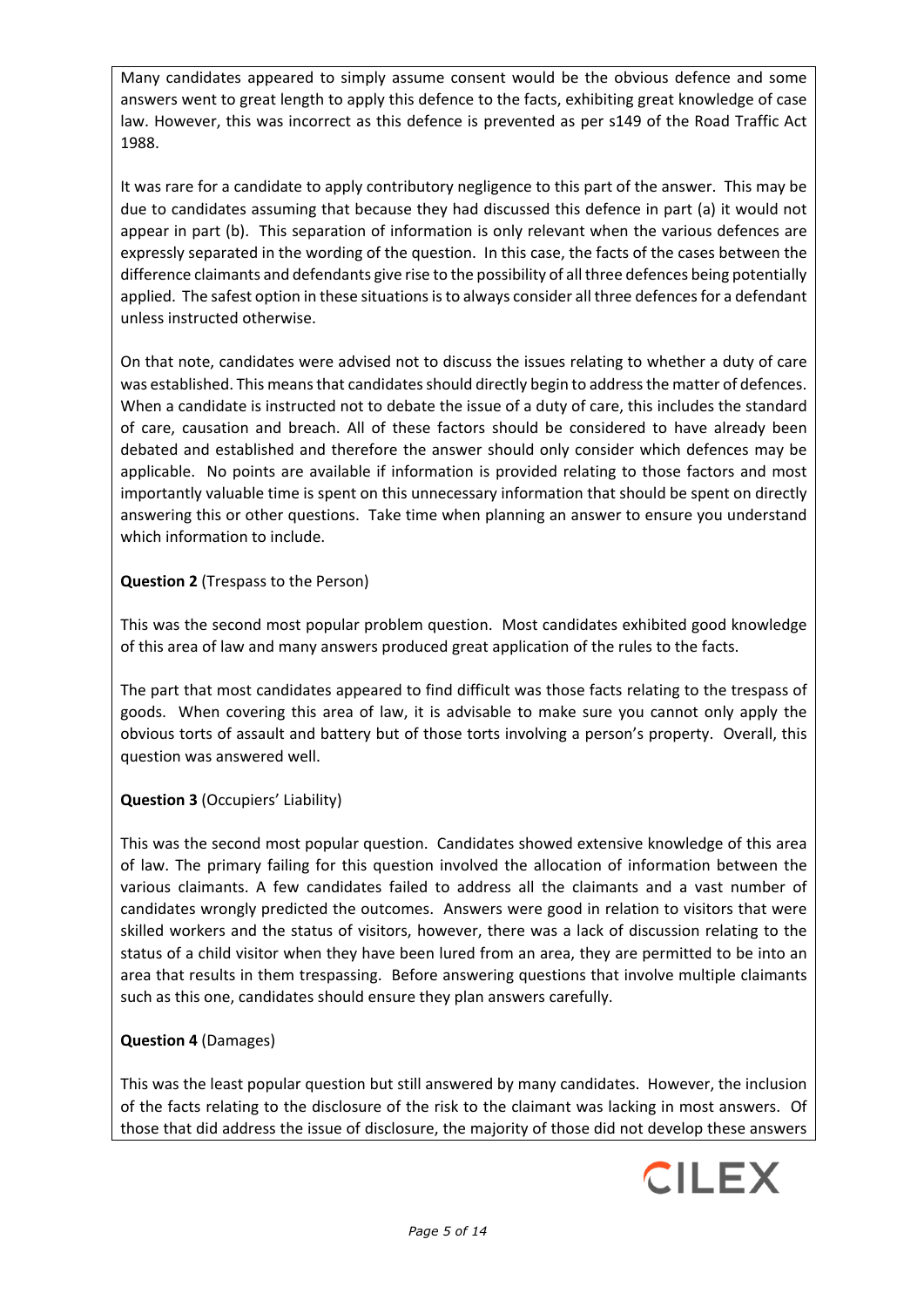sufficiently to gain the full number of marks available. No answers discussed the therapeutic exception that may have applied to this case. Ensure your knowledge is comprehensive and does not only cover the main areas discussed. Be prepared for a more detailed issue being included within a level 6 problem question.

Answers addressing the assessment of damages exhibited good knowledge of the facts that could give rise to a claim for damages such as travel expenses and lost earnings. Overall, this question was answered well.

### **SUGGESTED POINTS FOR RESPONSE**

#### **LEVEL 6 – UNIT 13 – LAW OF TORT**

#### **SECTION A**

| <b>Question</b><br><b>Number</b> | <b>Suggested Points for Responses</b>                                                                                                                                                                                                                                                                                                                                                                                                                                                                                                                                                                                                                                                                                                                                                                                                                                                                                                                                                                                                                                                                                                                                                                                                                                                                                            | <b>Max</b><br><b>Marks</b> |
|----------------------------------|----------------------------------------------------------------------------------------------------------------------------------------------------------------------------------------------------------------------------------------------------------------------------------------------------------------------------------------------------------------------------------------------------------------------------------------------------------------------------------------------------------------------------------------------------------------------------------------------------------------------------------------------------------------------------------------------------------------------------------------------------------------------------------------------------------------------------------------------------------------------------------------------------------------------------------------------------------------------------------------------------------------------------------------------------------------------------------------------------------------------------------------------------------------------------------------------------------------------------------------------------------------------------------------------------------------------------------|----------------------------|
| $\mathbf{1}$                     | General discussion could include:<br>Discussion of the three categories of cases.<br>$\overline{\phantom{a}}$<br>Lord Bingham (Corr v IBC Vehicles): principles are based on<br>fairness.<br>Issues relate to a breach of duty by a defendant, combined with<br>an unrelated, subsequent, event that increases the loss/harm<br>suffered by the claimant.<br>Candidates should, to gain full marks, raise a minimum of 2-3 examples<br>for detailed analysis, and these may include (not an exhaustive list):<br>Separate causes that happen near-simultaneously e.g., Knightley<br>v Johns.<br>No intervening event to be found if harm caused is within the<br>scope of the defendant's duty e.g., Home Office v Dorset.<br>Rulings based on ensuring a claimant is not under-compensated<br>e.g., Baker v Willoughby.<br>Rulings based on ensuring a claimant is not over-compensated<br>e.g., Jobling v Associated Dairies.<br>Rulings involving injury leading to mental health, such as suicide<br>e.g., Wright v Davidson; Corr.<br>Cases involving the behaviour of a claimant e.g., Spencer v<br>Wincanton.<br>Cases involving negligent medical treatment e.g., Webb v<br>Barclays.<br>conclusion based on the principles being policy-driven and the<br>judicial aim of fairness and provision of corrective justice. | 25                         |
|                                  | <b>Question 1 Total:</b>                                                                                                                                                                                                                                                                                                                                                                                                                                                                                                                                                                                                                                                                                                                                                                                                                                                                                                                                                                                                                                                                                                                                                                                                                                                                                                         | 25 marks                   |

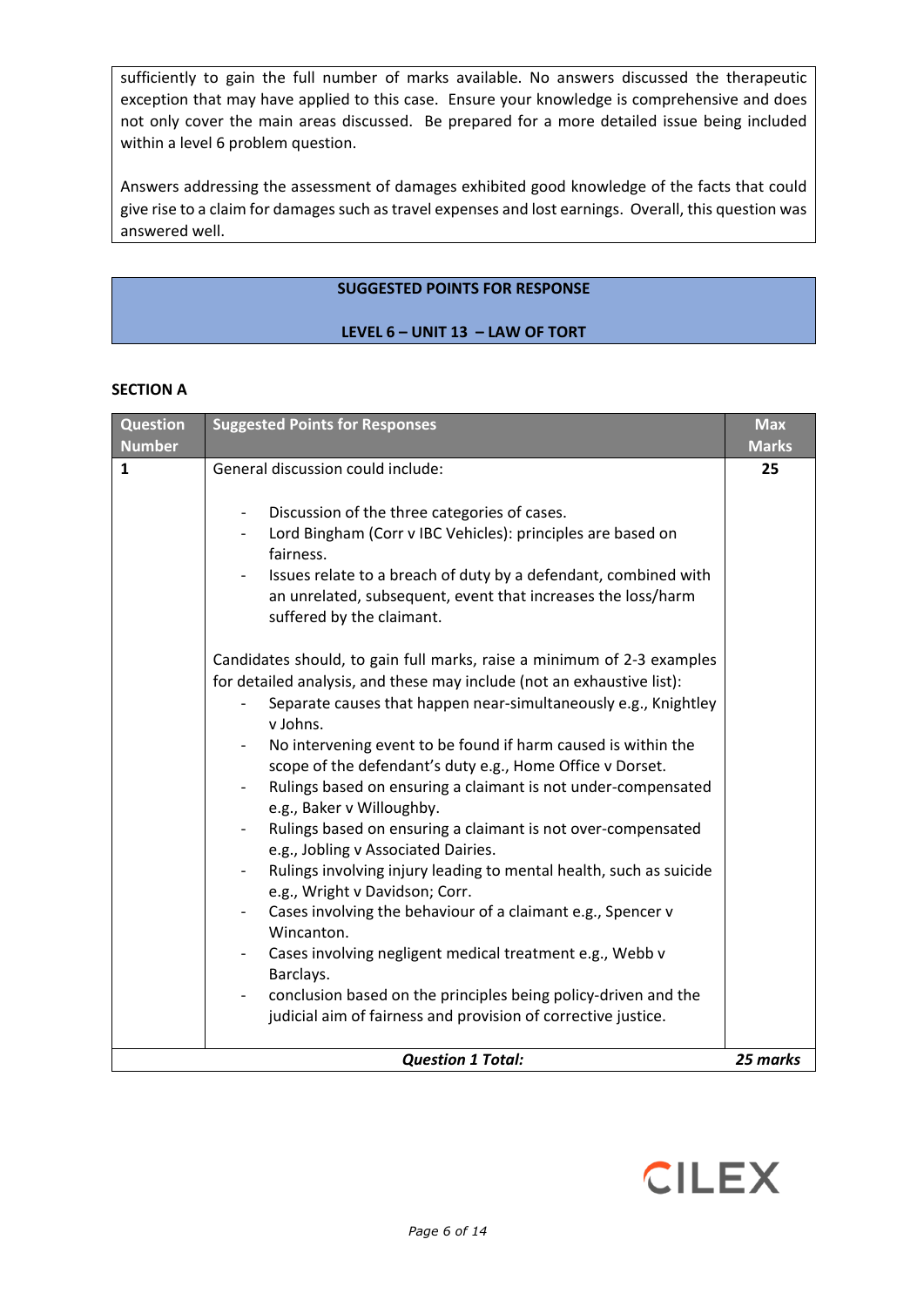| <b>Question</b> | <b>Suggested Points for Responses</b>                                                                | <b>Max</b>   |
|-----------------|------------------------------------------------------------------------------------------------------|--------------|
| <b>Number</b>   |                                                                                                      | <b>Marks</b> |
| $\overline{2}$  | General discussion should include:                                                                   | 25           |
|                 | Factors limiting liability, such as, locality, duration and abnormal                                 |              |
|                 | sensitivity.                                                                                         |              |
|                 | Type of damage and its impact on a claim, for example, if                                            |              |
|                 | physical damage, the locality and duration factors are irrelevant                                    |              |
|                 | (St Helen's Smelting Co. v Tipping).                                                                 |              |
|                 | Recent clarification in Coventry v Lawrence, particularly in                                         |              |
|                 | relation to the award of damages or an injunction, using tests in                                    |              |
|                 | Shelfer v City of London Electrical Lighting Co.).                                                   |              |
|                 | Candidates should, to gain full marks, raise a minimum of 2-3 examples                               |              |
|                 | for detailed analysis, and these may include (not an exhaustive list):                               |              |
|                 | Whether the requirement that a claimant has a proprietary                                            |              |
|                 | interest is sustainable in modern law due to the impact of                                           |              |
|                 | human rights.                                                                                        |              |
|                 | Courts reluctant to stifle economic growth, such as building                                         |              |
|                 | works and, so, public policy a possible factor, for example, if an                                   |              |
|                 | injunction being granted would impact local employment.                                              |              |
|                 | Grey area involving locality including multiple interpretations                                      |              |
|                 | and the impact of policy (e.g., Sturges v Bridgman; Andreae v                                        |              |
|                 | Selfridge & Co.).                                                                                    |              |
|                 | Debates concerning planning permission not being<br>$\overline{\phantom{a}}$                         |              |
|                 | determinative, however, if dictates, for example, days and                                           |              |
|                 | hours, can be a relevant factor (Coventry).                                                          |              |
|                 | Debates surrounding the imposition of the tort as one of strict<br>$\qquad \qquad -$                 |              |
|                 | liability due to, for example, that, once an unreasonable                                            |              |
|                 | interference has been established, it is no defence for the                                          |              |
|                 | defendant to claim they had taken all precautions to prevent                                         |              |
|                 | the nuisance (e.g., Adams v Ursell).<br>However, some personal fault on the part of the defendant is |              |
|                 | required as the claimant must show the interference was                                              |              |
|                 | beyond 'give and take.'                                                                              |              |
|                 | Reasonable foresight of the type of harm is required e.g.,                                           |              |
|                 | Cambridge Water v Eastern Counties Leather pls.                                                      |              |
|                 | Rylands v Fletcher is a strict application of private nuisance in                                    |              |
|                 | that if there is physical damage there is no requirement of an                                       |              |
|                 | unreasonable interference.                                                                           |              |
|                 | However, there are claims that the Rylands tort is almost                                            |              |
|                 | redundant and so not useful for modern private nuisance cases                                        |              |
|                 | (Transco v Stockport MBC).                                                                           |              |
|                 | Relevance of tort recently reaffirmed in Barr v Biffa, particularly                                  |              |
|                 | in terms of permits, planning permission and the changing                                            |              |
|                 | nature of modern localities.                                                                         |              |
|                 | More judicial flexibility and less injunctions likely being granted,                                 |              |
|                 | in a move away from the trend of semi-automatic application of                                       |              |
|                 | established principles (HKRUK II (CHC) Ltd v Heaney).                                                |              |
|                 | a conclusion that directly addresses the requirements of the<br>-                                    |              |
|                 | question. In this case, the candidate will provide a conclusion                                      |              |

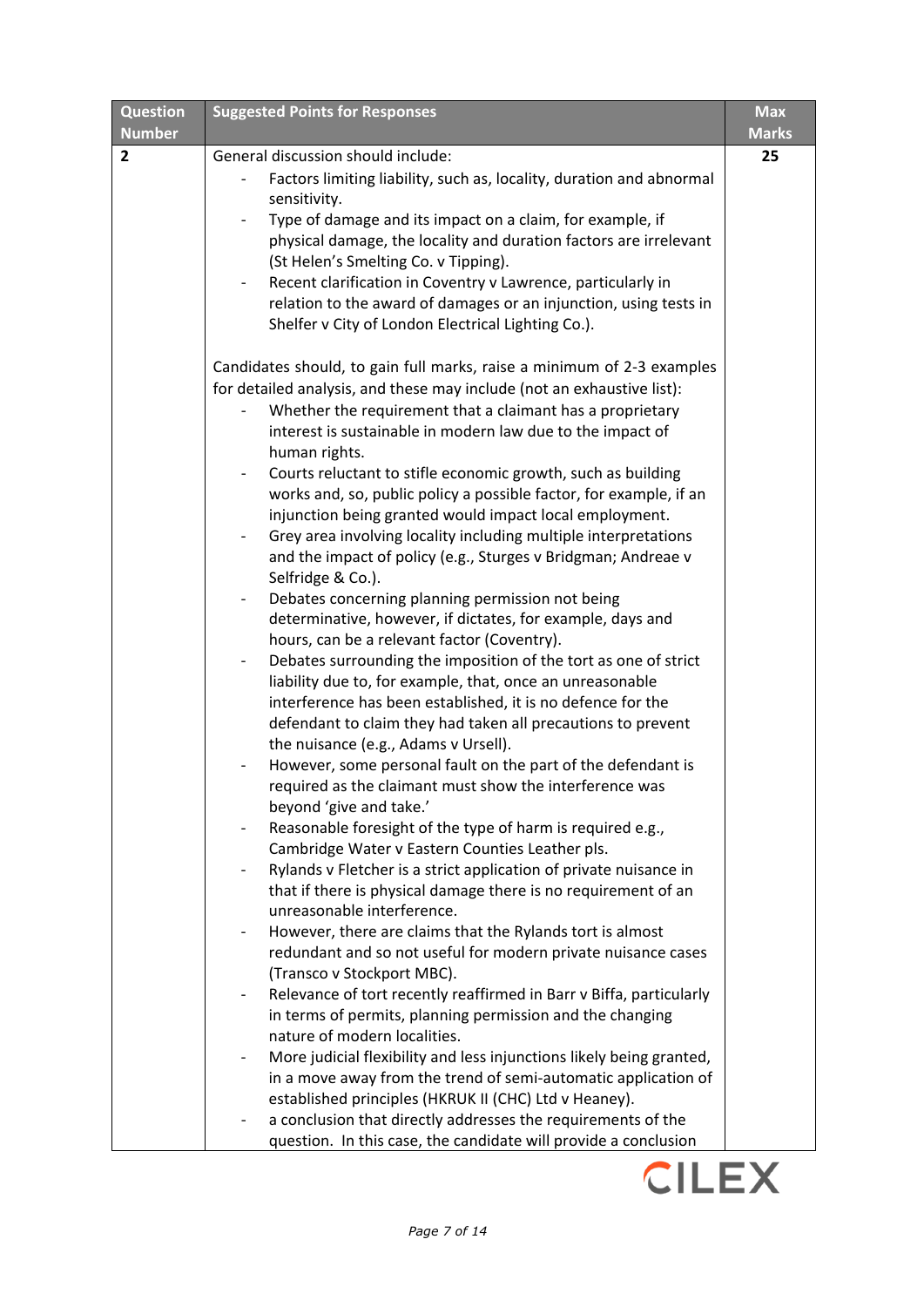| based on the principles being focused on achieving a 'give and<br>take approach' outcome. |          |
|-------------------------------------------------------------------------------------------|----------|
| <b>Question 2 Total:</b>                                                                  | 25 marks |

| <b>Question</b> | <b>Suggested Points for Responses</b>                                                                                                                                                                                                                                                                                                                                                                                                                                                                                                                                                                                                                                                                                                                                                                                                                                                                                                                                                                                                                                                                                                                                                                                                                                                                                                                             | <b>Max</b>   |
|-----------------|-------------------------------------------------------------------------------------------------------------------------------------------------------------------------------------------------------------------------------------------------------------------------------------------------------------------------------------------------------------------------------------------------------------------------------------------------------------------------------------------------------------------------------------------------------------------------------------------------------------------------------------------------------------------------------------------------------------------------------------------------------------------------------------------------------------------------------------------------------------------------------------------------------------------------------------------------------------------------------------------------------------------------------------------------------------------------------------------------------------------------------------------------------------------------------------------------------------------------------------------------------------------------------------------------------------------------------------------------------------------|--------------|
| <b>Number</b>   |                                                                                                                                                                                                                                                                                                                                                                                                                                                                                                                                                                                                                                                                                                                                                                                                                                                                                                                                                                                                                                                                                                                                                                                                                                                                                                                                                                   | <b>Marks</b> |
| 3(a)            | Discussion of changes introduced by the Defamation Act 2013:<br>Section 1 - introduced the serious harm test.<br>Section 1 - Right of businesses ability to sue restricted.<br>$\overline{\phantom{a}}$<br>Section 2 - replaced common law defence of justification with<br>the defence of truth.<br>Section 3 - replaced common law defence of fair comment with<br>$\qquad \qquad \blacksquare$<br>the defence of honest opinion.<br>Section 4 - abolished Reynolds defence and introduced public<br>interest defence.<br>Section 5 – introduced defence for operators of websites.<br>Section 6 & 7 - expanded privilege categories.<br>$\overline{\phantom{a}}$<br>Section 8 – introduced the single publication rule and statutory<br>$\overline{\phantom{a}}$<br>limitation shortened to one year from first publication.<br>Section 9 - jurisdiction issues.<br>$\overline{\phantom{a}}$<br>Section 10 - clarified rules in relation to secondary publishers.<br>Section 11 - reversal of the presumption of trial by jury.<br>$\overline{\phantom{a}}$<br>Section 12(4) - court to pay regard to the freedom of expression<br>when awarding damages.<br>Section 13 - remedies, for example, the removal of defamatory<br>$\overline{\phantom{a}}$                                                                                                         | 10           |
|                 | content online.                                                                                                                                                                                                                                                                                                                                                                                                                                                                                                                                                                                                                                                                                                                                                                                                                                                                                                                                                                                                                                                                                                                                                                                                                                                                                                                                                   |              |
| 3(b)            | Candidates should, to gain full marks, raise a minimum of 2-3 examples<br>for detailed analysis, and these may include (not an exhaustive list):<br>Pre-Defamation Act 2013, the law in this area was claimant-<br>friendly and favoured the protection of reputation.<br>Fact that claims can be established on an actionable per se basis<br>shows the value bestowed upon the protection of reputation.<br>Clarification provided in Lachaux v Independent Print Ltd<br>relating to, for example, the interpretation of s1(1).<br>Articles 8 and 10 have equal weighting.<br>Jury's ability to award damages impacted the freedom of<br>expression until DA reversed the mode of trial presumption,<br>with cases being heard by a judge unless the court specifically<br>order a jury trial.<br>Burden of proof is on the defendant to provide evidence of<br>truth.<br>S1(1) 's interpretation is determined by the facts of the case and<br>the impact of any statement(s) (Lachaux).<br>Inferences can be drawn as to the level of harm suffered based<br>on, for example, scale of publication and gravity of any<br>statement(s) (Lachaux).<br>Serious harm test discourages claims for cases involving a minor<br>reputational impact.<br>Serious harm test raises threshold however, cases are<br>determined by any impact on a claimant's reputation. | 15           |

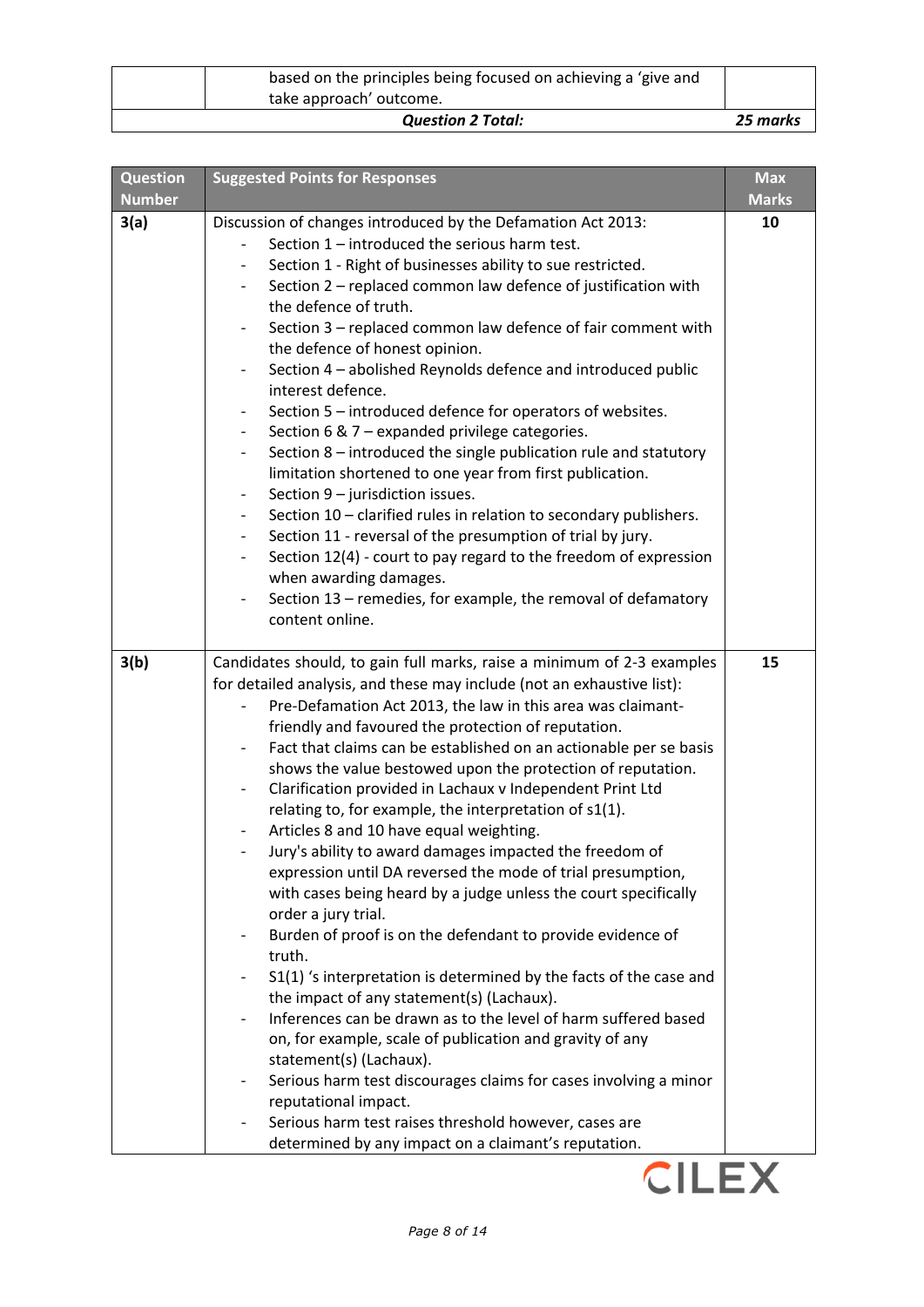| <b>Question 3 Total:</b>                                                                                                                                                 | 25 marks |
|--------------------------------------------------------------------------------------------------------------------------------------------------------------------------|----------|
| conclusion based on the impact of the legislative changes upon<br>the protection of reputation and that of the freedom of<br>expression.                                 |          |
| Risky for claimants that wish to bring a claim based on principle<br>or to merely punish a defendant where there has not been<br>serious harm.                           |          |
| defendants available.<br>Strategic litigation prevents publication.                                                                                                      |          |
| publication as opposed to first view or download.<br>Expanded ability to plead privilege and, therefore, less potential                                                  |          |
| required.<br>Limitation period changed to being from one year from first                                                                                                 |          |
| example, can provide a means to avoid liability.<br>Companies' rights to sue have been restricted by the harm                                                            |          |
| however, ss2-4 Defamation Act 1996, an offer of amends, for                                                                                                              |          |
| Honest opinion no longer requires the presence of public<br>interest as a justification.<br>Access to justice denied due to no legal aid being available,                |          |
| S12(4) requires the court to have special regard to the freedom<br>of expression when awarding damages to redress the balance<br>away from the protection of reputation. |          |
| S4 and the public interest defence helps protect the freedom of<br>expression.                                                                                           |          |

| <b>Question</b><br><b>Number</b> | <b>Suggested Points for Responses</b>                                                                                                                                                                                                                                                                                                                                                                                                                                                                                                                                                                                                                                                                                                                          | <b>Max</b><br><b>Marks</b> |
|----------------------------------|----------------------------------------------------------------------------------------------------------------------------------------------------------------------------------------------------------------------------------------------------------------------------------------------------------------------------------------------------------------------------------------------------------------------------------------------------------------------------------------------------------------------------------------------------------------------------------------------------------------------------------------------------------------------------------------------------------------------------------------------------------------|----------------------------|
| 4                                | General discussion should include:<br>Principles permitting claims against interference with an<br>interest in land.<br>Candidates should, to gain full marks, raise a minimum of 2-3 examples<br>for detailed analysis, and these may include (not an exhaustive list):<br>Tort being actionable per se shows the fundamental importance<br>of protecting interests in land and continued need.<br>Invaluable tort as covers many circumstances/types that other<br>$\overline{\phantom{a}}$<br>torts do not (Kelsen v Imperial Tobacco).<br>Low thresholds render requirements easy to satisfy supports a<br>continued use:<br>E.g., the simple act of a direct interference or<br>$\bullet$<br>mere intentional interference can give rise to<br>liability. | 25                         |
|                                  | E.g., not need to show the defendant intended<br>$\bullet$<br>the trespass, only the activity (e.g., Gilbert v<br>Stone).<br>Claimants can bring claim for innocent/mistaken<br>$\bullet$                                                                                                                                                                                                                                                                                                                                                                                                                                                                                                                                                                      |                            |
|                                  | entry (Conway v George Wimpey).<br>Claimants can bring claim for a negligent entry<br>٠<br>(League Against Cruel Sports v Scott).                                                                                                                                                                                                                                                                                                                                                                                                                                                                                                                                                                                                                              |                            |

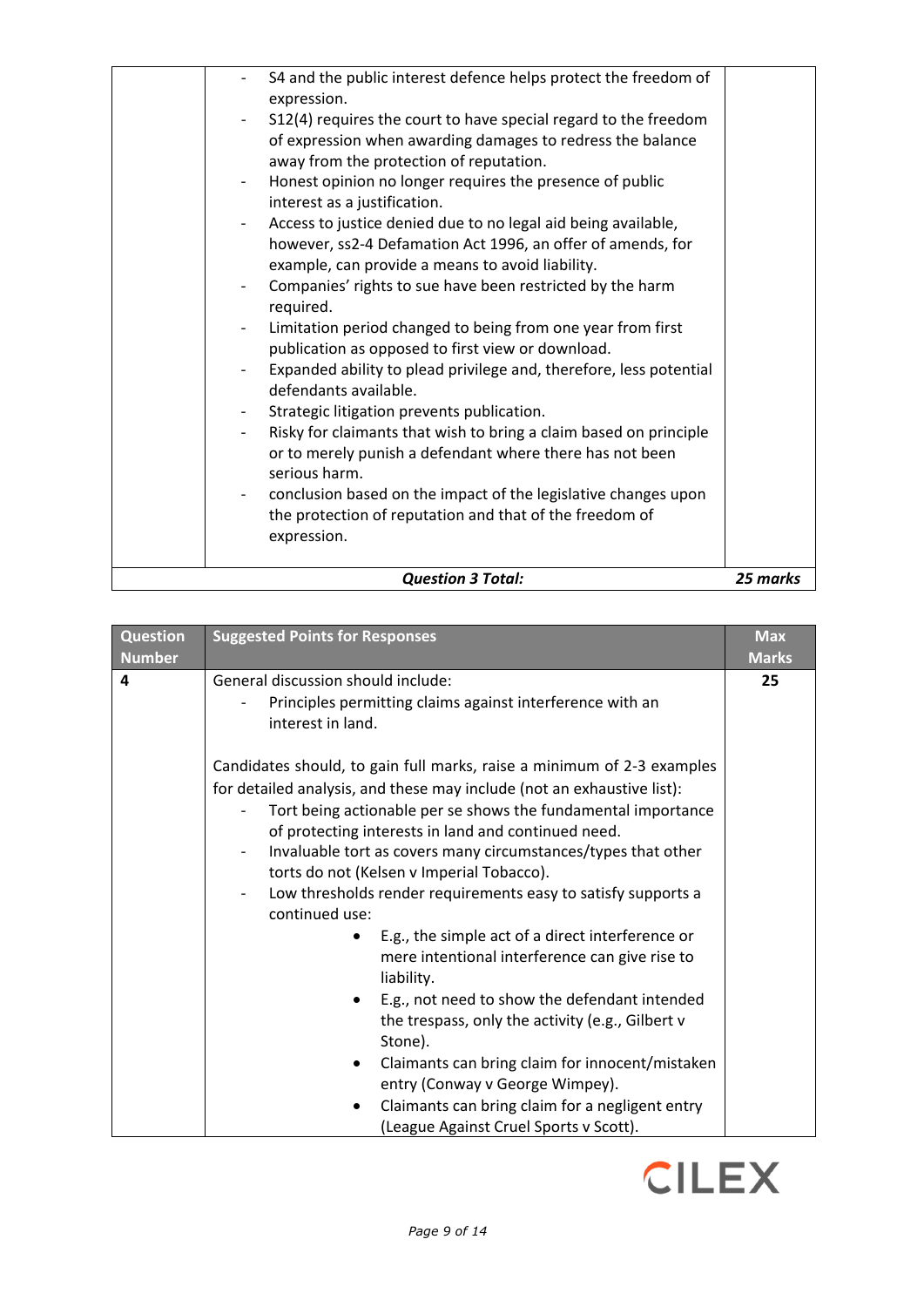| <b>Question 4 Total:</b>                                                                                                                                                                                                                                                                                                                                                                                            | 25 mark |
|---------------------------------------------------------------------------------------------------------------------------------------------------------------------------------------------------------------------------------------------------------------------------------------------------------------------------------------------------------------------------------------------------------------------|---------|
| rights (s43) resulting in compensation rather than litigation.<br>Drilling would continue to be trespass if above 300m (Star<br>Energy Basin Ltd v Bocardo).<br>Although a owners' consent is still required for drilling above<br>300m under land the number of potential claims has been<br>severely reduced limiting future need of the tort.<br>Conclusion based on the relevance of this tort in modern cases. |         |
| Changes to the ability for owners to bring claims made by<br>Infrastructure Act 2015 permitting statutory automatic drilling                                                                                                                                                                                                                                                                                        |         |

## **SECTION B**

| <b>Question</b><br><b>Number</b> | <b>Suggested Points for Responses</b>                                                                                                                                                                                                                                                                                                                                                                                                                                                                                                                                                                                                                                                                                                                                                                                                                                                                                                                                                                                                             | <b>Max</b><br><b>Marks</b> |
|----------------------------------|---------------------------------------------------------------------------------------------------------------------------------------------------------------------------------------------------------------------------------------------------------------------------------------------------------------------------------------------------------------------------------------------------------------------------------------------------------------------------------------------------------------------------------------------------------------------------------------------------------------------------------------------------------------------------------------------------------------------------------------------------------------------------------------------------------------------------------------------------------------------------------------------------------------------------------------------------------------------------------------------------------------------------------------------------|----------------------------|
| 1(a)                             | Ben v Carl:<br>Question states that a duty and breach has been assumed and<br>so only a discussion relating to damages and defences can gain<br>marks.<br>Defence available: contributory negligence<br>Law Reform (Contributory Negligence) Act 1945 governs this<br>defence.<br>Damages will be reduced in proportion to blameworthiness of<br>the claimant in relation to the harm. The claimant does not have<br>to be responsible for the accident. Not wearing a seatbelt is<br>blameworthy.<br>The leading case for claimants that were not wearing their seat<br>belt is Froom v Butcher where failure to wear a seat belt makes<br>no difference to the injuries, the injured person's damages<br>should not be reduced; where injury would have been<br>prevented, the damages should be reduced by 25 per cent; and<br>where injuries would have been less severe, the damages<br>should be reduced by 15 per cent.<br>Ben is likely to succeed in his claim but will have his damages<br>reduced in accordance with the above scheme. | 12                         |
| 1(b)                             | Donna v Aaron:<br>Defence available: illegality.<br>Claim is likely to be prevented due to public policy grounds e.g.,<br>Ashton v Turner.<br>The court will assess the relative moral culpability of both<br>parties as per Shelley v Paddock; Thackwell v Barclays Bank.<br>The court use a 'middle-ground' approach; they aim to not aid a<br>$\overline{\phantom{0}}$<br>claimant that has engaged in illegal activity but, at the same<br>time, to not automatically deny a claim due to the presence of<br>illegality as per Saunders v Edwards.                                                                                                                                                                                                                                                                                                                                                                                                                                                                                            | 13                         |

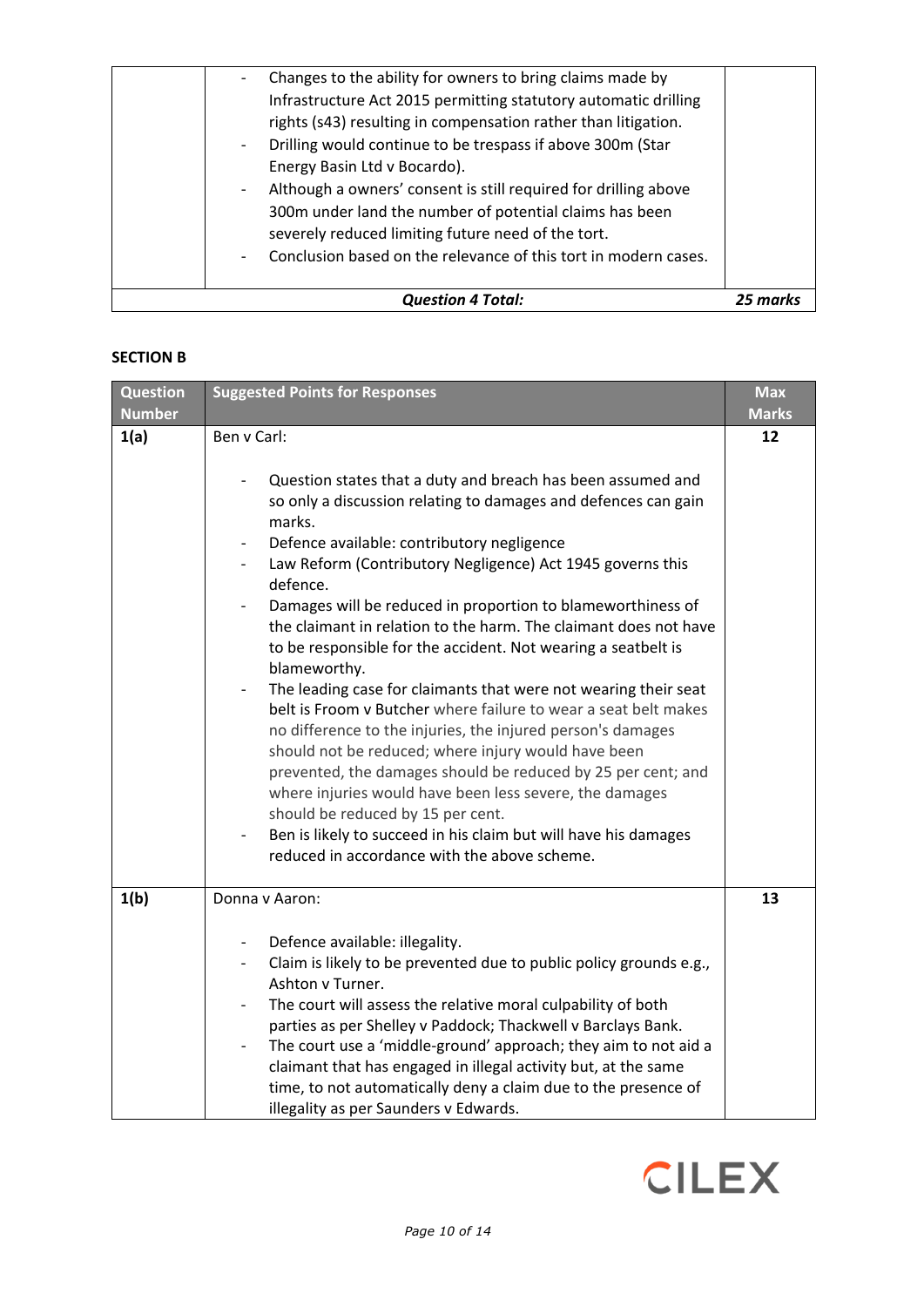| Traffic Act 1988<br>Contributory negligence - probably 50% by analogy with Pitts v<br>Hunt                                                                                                                                                          |  |
|-----------------------------------------------------------------------------------------------------------------------------------------------------------------------------------------------------------------------------------------------------|--|
| illegal activity with Aaron.<br>The facts state that Donna "encouraged" Aaron to engage in the<br>$\overline{\phantom{0}}$<br>illegal activity, however, volenti is excluded by s 149 (3) Road                                                      |  |
| Authority.<br>Donna's damages (injury suffered) are closely connected to his                                                                                                                                                                        |  |
| but on how closely connected the damages claimed for are to<br>the illegal activity e.g., National Coal Board v England; Cross v<br>Kirkby; Tinsley v Milligan; Clunis v Camden & Islington Health                                                  |  |
| criminal conduct as per Revill v Newbery.<br>The court do not base their rulings on a public conscience test<br>$\overline{\phantom{a}}$                                                                                                            |  |
| When parties are involved in a joint criminal enterprise, the<br>court has claimed it is impossible for them to determine liability<br>as per Pitts v Hunt.<br>A claimant could succeed if damages are unrelated to any<br>$\overline{\phantom{a}}$ |  |

| <b>Question</b><br><b>Number</b> | <b>Suggested Points for Responses</b>                                                                                                                                                                                                                                                                                                                                                                                                                                                                                                                                                                                                                                                                          | <b>Max</b><br><b>Marks</b> |
|----------------------------------|----------------------------------------------------------------------------------------------------------------------------------------------------------------------------------------------------------------------------------------------------------------------------------------------------------------------------------------------------------------------------------------------------------------------------------------------------------------------------------------------------------------------------------------------------------------------------------------------------------------------------------------------------------------------------------------------------------------|----------------------------|
| 2(a)                             | Usman v Rashid:<br>Rashid potentially liable for assault when he makes Usman think<br>he is about to be stabbed.<br>Assault is the deliberate act of the defendant which causes the<br>claimant to reasonably apprehend the infliction of battery on<br>them.<br>Does this go beyond what is acceptable in the context of such<br>horseplay: Wilson v Pringle; Blake v Galloway.<br>Rashid potentially liable for false imprisonment when he locks<br>Usman in the room.<br>False imprisonment is the infliction of bodily restraint which is<br>not expressly or impliedly authorised by law.<br>Actionable per se i.e., without need to prove the claimant<br>$\overline{\phantom{0}}$<br>suffered any harm. | 10                         |
| 2(b)                             | Rashid v Usman:<br>Usman potentially liable for battery when he grabbed hold of<br>Rashid.<br>Battery is the unlawful/unjustified intentional and direct<br>application of force to an individual.<br>Actionable per se i.e., without need to prove the claimant<br>suffered any harm.<br>Usman potentially liable for trespass to goods when he<br>destroyed the television and laptop.<br>Trespass to goods is the deliberate interference with goods in<br>the possession of another.                                                                                                                                                                                                                       | 15                         |

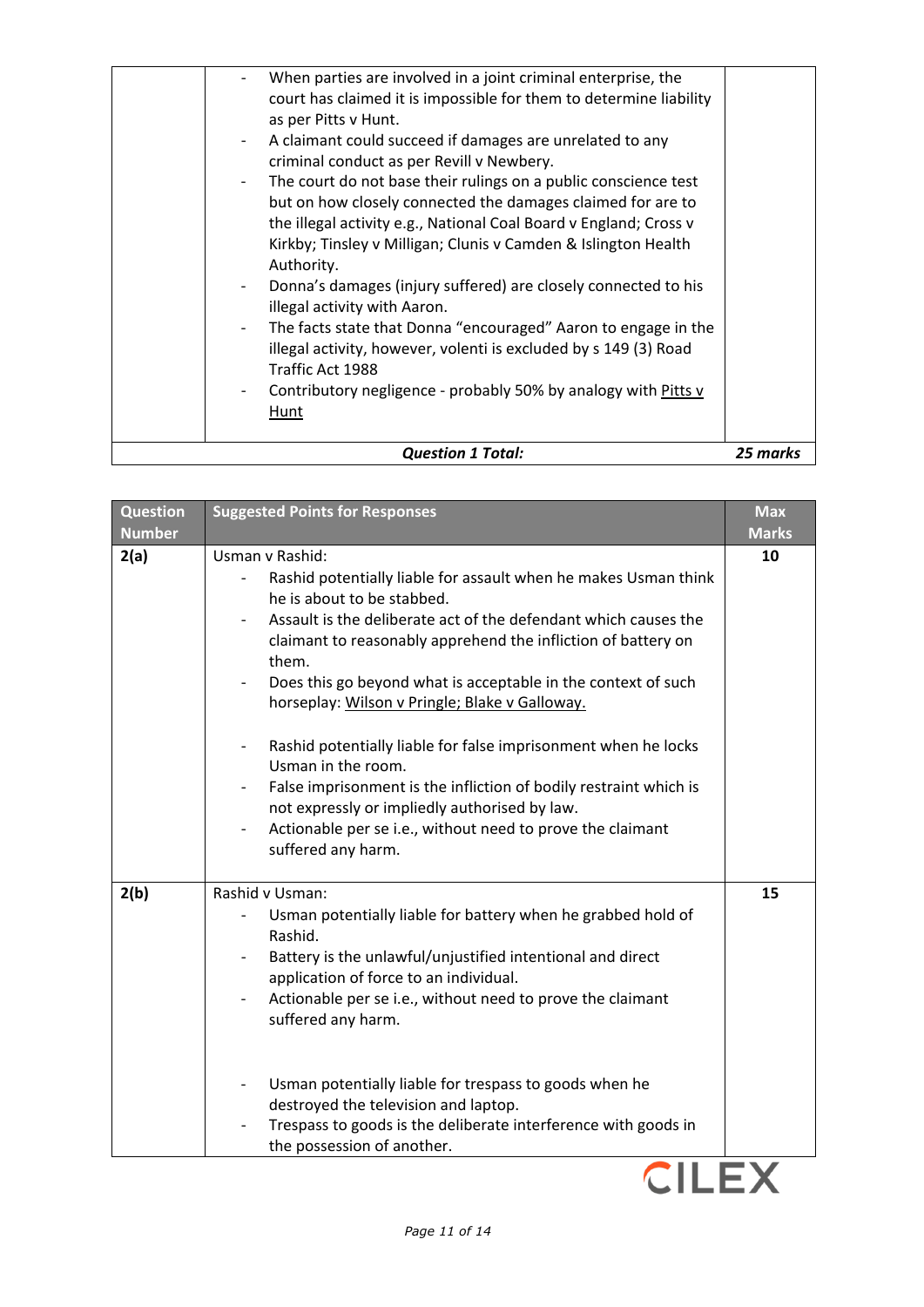| <b>Question 2 Total:</b>                                                                 | 25 marks |
|------------------------------------------------------------------------------------------|----------|
| are not aware that actions are wrongful.                                                 |          |
| Trespass is absolute so can be liable even if act in good faith and                      |          |
| deprivation of possession.                                                               |          |
| No need for intention to deprive or actual permanent<br>$\overline{\phantom{a}}$         |          |
| Something must be done which is inconsistent with the title.                             |          |
| The taking of property does not in itself constitute conversion.                         |          |
| except a person with better title.                                                       |          |
| Person in possession can maintain trespass against all person,                           |          |
| CD.                                                                                      |          |
| Usman potentially liable for trespass to goods when he took the                          |          |
| goods.                                                                                   |          |
| If wilfully break or destroy goods this is conversion/trespass to                        |          |
| negligently but their actions must be voluntary.                                         |          |
| Liability is strict in that they do not need to act intentionally or                     |          |
| wrong.                                                                                   |          |
| Due to being actionable per se, any interference constitutes a                           |          |
| Actionable per se.<br>$\overline{\phantom{a}}$                                           |          |
| Damage, loss or interference must directly affect the goods.<br>$\overline{\phantom{a}}$ |          |
| Moving, damaging and using property is sufficient.<br>-                                  |          |
| Sufficient to merely touch the property.<br>$\overline{\phantom{a}}$                     |          |
| Interference must be direct.                                                             |          |

| <b>Question</b><br><b>Number</b> | <b>Suggested Points for Responses</b>                                                                                                                                                                                                                                                                                                                                                                                                                                                                                                                                                                       | <b>Max</b><br><b>Marks</b> |
|----------------------------------|-------------------------------------------------------------------------------------------------------------------------------------------------------------------------------------------------------------------------------------------------------------------------------------------------------------------------------------------------------------------------------------------------------------------------------------------------------------------------------------------------------------------------------------------------------------------------------------------------------------|----------------------------|
| 3                                | Frank v PB:<br>PB are the occupier as the only potential defendant as per<br>Wheat v Lacon.<br>Frank is a lawful visitor as invited onto premises.<br>OLA 1957 applies.<br>Personal injury and damage to/loss of property can be claimed<br>for.<br>S2(3)(b) Frank entered premises for his 'calling' and so should<br>have appreciated the associated risks.<br>By not ensuring the electricity supply was turned off, Frank has<br>not performed his professional tasks and has suffered injuries<br>well-known to be associated with that profession, therefore, no<br>breach of the common duty of care | 25                         |
|                                  | Haima PB:<br>PB is the occupier.<br>Haima is a lawful visitor because she is an invitee.<br>OLA 1957 applies.<br>Personal injury and damage to/loss of property can be claimed<br>for.<br>Nature of the common duty of care.                                                                                                                                                                                                                                                                                                                                                                                |                            |

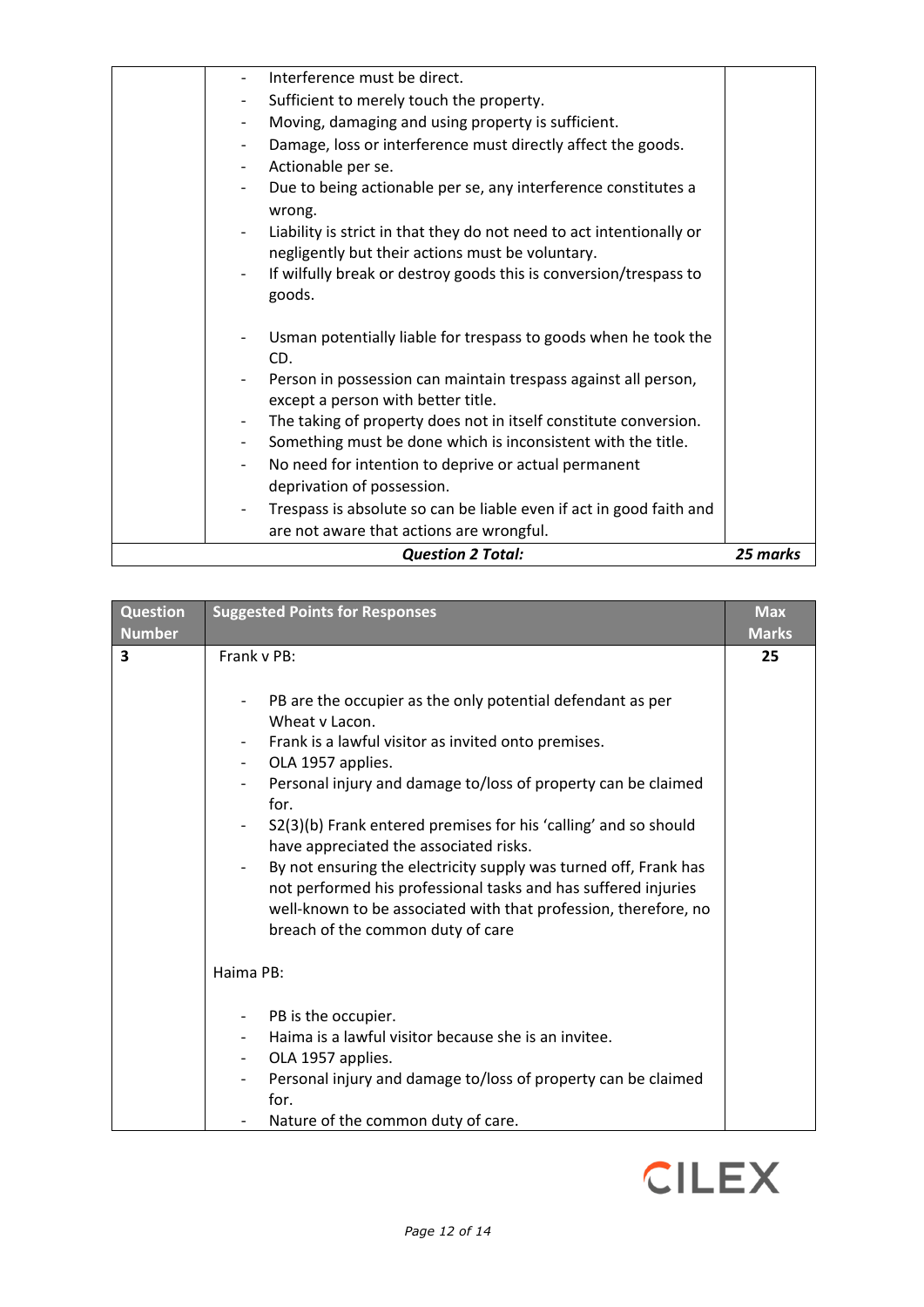| <b>Question 3 Total:</b>                                                                                                                                                                                                                                                                                                                                                                                                                                                                                                                                                                                                                                                                                                                                                                                                                                                                                                                                                                                                                                                                                                               | 25 marks |
|----------------------------------------------------------------------------------------------------------------------------------------------------------------------------------------------------------------------------------------------------------------------------------------------------------------------------------------------------------------------------------------------------------------------------------------------------------------------------------------------------------------------------------------------------------------------------------------------------------------------------------------------------------------------------------------------------------------------------------------------------------------------------------------------------------------------------------------------------------------------------------------------------------------------------------------------------------------------------------------------------------------------------------------------------------------------------------------------------------------------------------------|----------|
| PB is the occupier.<br>$\overline{\phantom{0}}$<br>Gaia was a lawful visitor as she was an invitee but when she<br>entered the room marked for staff only, she probably became<br>an unlawful visitor.<br>If so OLA 1984 applies.<br>Facts state that the occupier aware of the danger, aware of<br>potential of unlawful visitors and it would be reasonable to<br>expect the centre to take precautions, for example, locking the<br>door.<br>Even as unlawful visitor, if all requirements are satisfied, a<br>claimant can be awarded damages for personal injury. Risk is<br>not obvious, and no evidence of willing assumption.<br>According to Phipps and the age of the claimant, the court will<br>question the degree of parental/guardian responsibility in order<br>to apportion blame as opposed to imposing full liability on PB.<br>Alternatively: Facts state that "tempted", therefore, allurement<br>principle applies as per Glasgow Corporation v Taylor. A child<br>visitor allured off limits remains a visitor and OLA 57 applies. A<br>fortiori reasonable to eliminate the allurement by locking the<br>door. |          |
| Gaia v PB:                                                                                                                                                                                                                                                                                                                                                                                                                                                                                                                                                                                                                                                                                                                                                                                                                                                                                                                                                                                                                                                                                                                             |          |
| which enables Haima to be safe (s 2 (4) (a) OLA 57.<br>Unlikely to be successful claim.                                                                                                                                                                                                                                                                                                                                                                                                                                                                                                                                                                                                                                                                                                                                                                                                                                                                                                                                                                                                                                                |          |
| Common duty of care may be satisfied by a specific warning                                                                                                                                                                                                                                                                                                                                                                                                                                                                                                                                                                                                                                                                                                                                                                                                                                                                                                                                                                                                                                                                             |          |

| Question<br><b>Number</b> | <b>Suggested Points for Responses</b>                                                                                                                                                                                                                                                                                                                                                                                                                                          | <b>Max</b><br><b>Marks</b> |
|---------------------------|--------------------------------------------------------------------------------------------------------------------------------------------------------------------------------------------------------------------------------------------------------------------------------------------------------------------------------------------------------------------------------------------------------------------------------------------------------------------------------|----------------------------|
| 4                         | Issues relating to disclosure of risks:<br>As per Chester v Afshar; Montgomery v Lanarkshire Health<br>Board the 'but for' test is considered as satisfied to protect<br>autonomy and dignity.<br>Jack likely to have successful claim due to lack of disclosure<br>resulting in consent not being valid.<br>Possibility of therapeutic exception (Montgomery).                                                                                                                | 25                         |
|                           | Issues relating to damages:<br>Damages for loss of earnings in relation to his employment as a<br>solicitor, for example, Ogden Tables, Wells v Wells and Damages<br>Act 1996.<br>Net loss compared to current post.<br>Damages in relation to the loss of a promised promotion and<br>increased earning potential; potential for Smith v Manchester<br>award.<br>Damages in relation to loss of 'previous lifestyle', for example,<br>the use of Judicial College Guidelines. |                            |